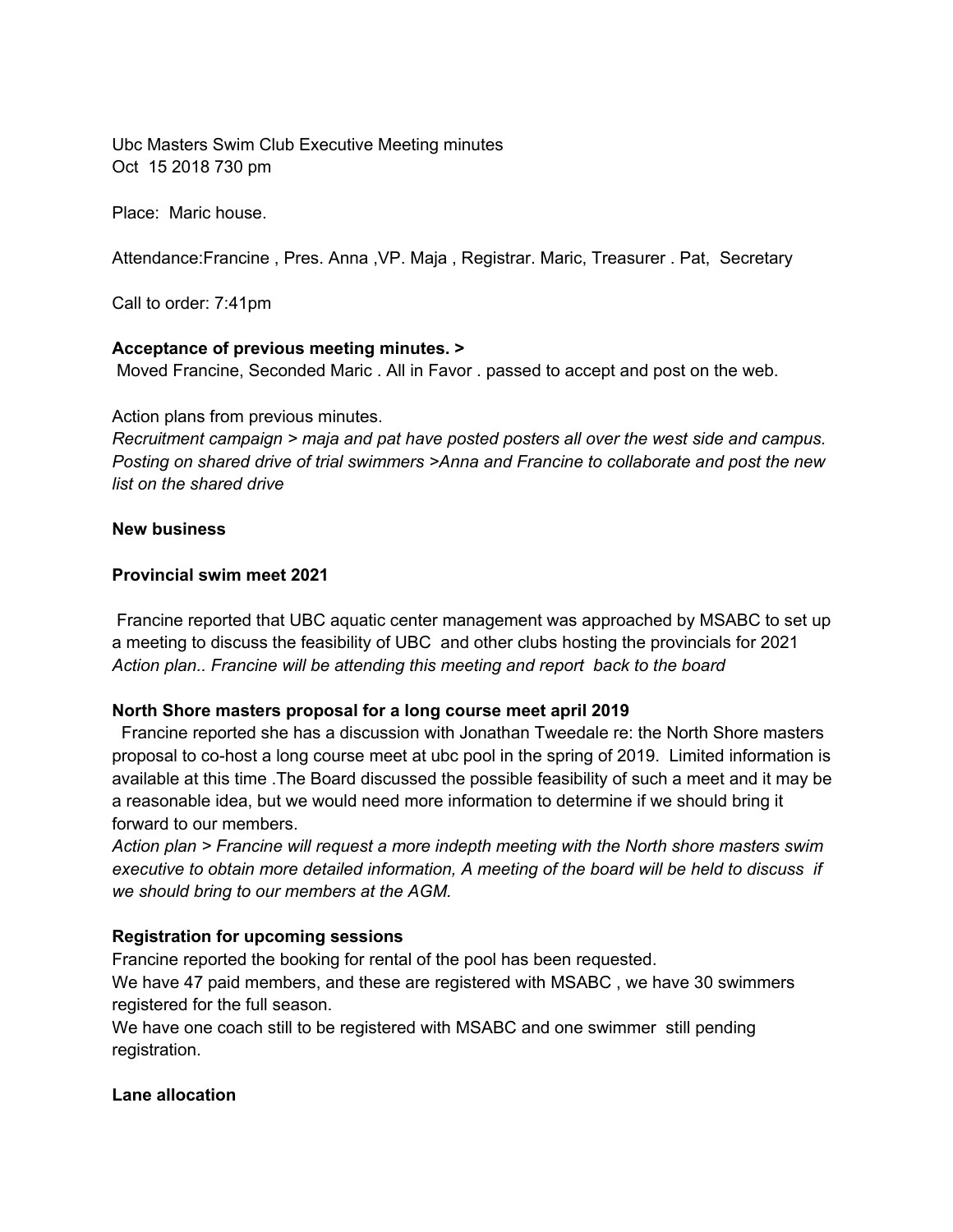Current lanes are working well

# **Trial swims**

Three trial swimmers and one joined to date.

## **Coaching review**

Maric will be meeting with Lauren the Head Coach .

The board has recommended that we offer support and information to the coaches to assist them in coaching swimmers with disabilities, Pat shared a resource with the board to use in this meeting.

Suggest that the coaches consider adjusting the workload with slower lanes requiring more coach attention. Some nites they may need to have one coach for 2 slower lanes and the other for the 4 faster lanes.

The club will ask the head coach to take the level one certification course , ubc masters will pay for this course.

The new coaches seem to be working well, members provided positive feedback on the workouts.

## **In camera discussion for board members only > 10 pass program**

## **Session fees structure**

Given our December closure for pool maintenance our fall session offers fewer swims. The board will address a change in fee allocation prior to the next swim year , the goal would be cost recovery per session.

# **Plan for AGM**

Confirmed to be at Marily house on Nov 17 time to be determined. A suggested Agenda was circulated and agreed upon by the board

*Action item* T*he president will sent out the meeting notice and agenda and minutes of the 2017 AGM to members 2 weeks prior to the meeting.*

# **Any interest in board positions.**

As in previous meeting , current board members , Francine, Anna and Maric will put there name forward for positions.

The members of the board will try and encourage our members to consider joining the board. If we do not have anyone standing for the secretary ,then the vp position will assume those dutes.

# **Reports of officers >**

President .> nothing to report